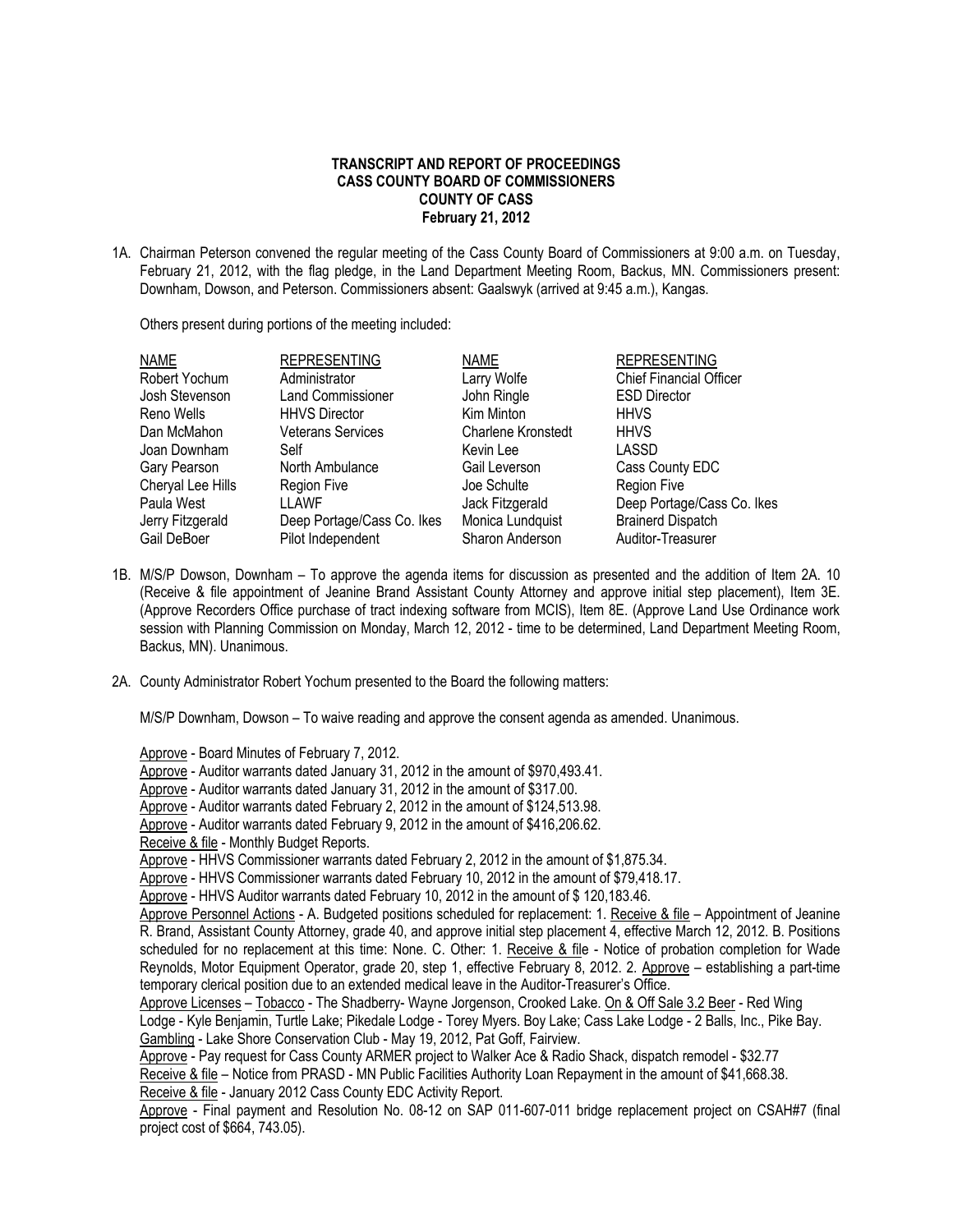Commissioner Downham offered Resolution No. 08-12 and moved its adoption, Commissioner Dowson seconded:

WHEREAS: Contract No. 60711 (SAP 011-607-011) has in all things been completed, and the County Board being fully advised in the premises,

NOW THEN BE IT RESOLVED, that we do hereby accept said completed project for and in behalf of the County of Cass and authorize final payment as specified herein.

Resolution No.08-12 was adopted by majority vote: Ayes: Downham, Dowson, Peterson. Absent: Gaalswyk, Kangas. Nays: None.

Approve - Distribution of Chippewa National Forest 25% Fund payment for 2011 in the amount of \$345.026.38.

 Approve - Reimbursement of Cass County Housing & Redevelopment Authority Board member per diem and mileage expense in the amount of \$3,300.00 from July 2011 – through December 2011.

Authorize - 25% Fund use of \$840.00 for environmental education at Deep Portage for Northland/Remer School (21 students) on October 25-27, 2011.

Approve - Joint Powers Agreement and Resolution No. 09-12 with MN BCA allowing Sheriff's Office and County Attorney to access MN Criminal Justice Data Communication Network.

Commissioner Downham offered Resolution No. 09-12 and moved its adoption, Commissioner Dowson seconded:

## RESOLUTION APPROVING STATE OF MINNESOTA JOINT POWERS AGREEMENTS WITH THE COUNTY OF CASS ON BEHALF OF ITS COUNTY ATTORNEY AND SHERIFF

WHEREAS, the County of Cass on behalf of its County Attorney and Sheriff desires to enter into Joint Powers Agreements with the State of Minnesota, Department of Public Safety, Bureau of Criminal Apprehension to use systems and tools available over the State's criminal justice data communications network for which the County is eligible. The Joint Powers Agreements further provide the County with the ability to add, modify and delete connectivity, systems and tools over the five year life of the agreement and obligates the County to pay the costs for the network connection.

NOW, THEREFORE, BE IT RESOLVED by the County Board of Cass, Minnesota as follows:

1. That the State of Minnesota Joint Powers Agreement by and between the State of Minnesota acting through its Department of Public Safety, Bureau of Criminal Apprehension and the County of Cass on behalf of its County Attorney and Sheriff are hereby approved. Two Joint Powers Agreements are attached to this Resolution and made a part of it.

2. That the Cass County Sheriff, Tom Burch, or his or her successor, is designated the Authorized Representative for the Sheriff. The Authorized Representative is also authorized to sign any subsequent amendment or agreement that may be required by the State of Minnesota to maintain the County's connection to the systems and tools offered by the State. To assist the Authorized Representative with the administration of the agreement, Erik Hoglund, Chief Deputy Sheriff is appointed as the Authorized Representative's designee.

3. That the Cass County Attorney, Christopher J. Strandlie, or his or her successor, is designated the Authorized Representative for the County Attorney. The Authorized Representative is also authorized to sign any subsequent amendment or agreement that may be required by the State of Minnesota to maintain the County's connection to the systems and tools offered by the State. To assist the Authorized Representative with the administration of the agreement, Barbara Harrington, First Assistant County Attorney is appointed as the Authorized Representative's designee.

4. That Jeff Peterson Chairman of the Board of Commissioners of the County of Cass, and Robert H. Yochum, the County Board Clerk, are authorized to sign the State of Minnesota Joint Powers Agreements.

Resolution No. 09-12 was adopted by majority vote: Ayes: Downham, Dowson, Peterson. Absent: Gaalswyk, Kangas. Nays: None.

Receive & file - Auditor -Treasurer's Interest Income Report for January 2012.

Receive & file - Changes to the 2012 Mn Counties Insurance Trust coverage.

Approve - Moving Tuesday, November 6, 2012 regular Commissioner's Board Meeting beginning at 9:00 a.m. to the Cass County Land Department Meeting Room, Backus, MN due to the General Election.

Approve - Transfer of funds from Unorganized Twp. to Highway Dept. in the amount of \$53,672.49 for road maintenance for November 2011, December 2011, and Chippewa Beach Road improvement.

Receive & file - Purchase of Service Agreement between Cass County HHVS and the Family Safety Network of Cass County.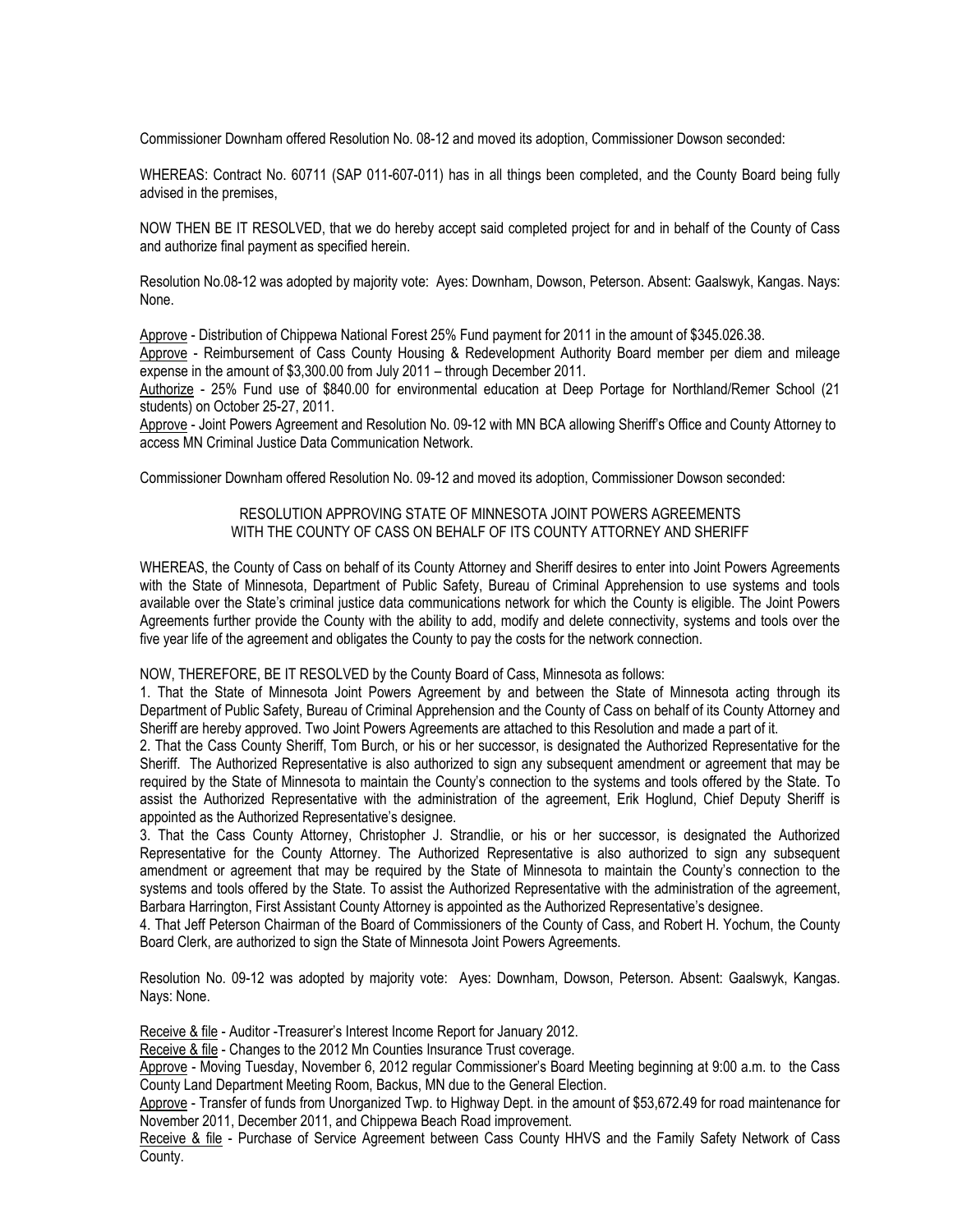Receive & file - Central MN Council on Aging report.

Accept - MPCA Surface Water Assessment Grant (SWAG) for Cass County in 2012-2013 in the two-year amount of \$82,696,50, and authorize ESD Director John Ringle to execute the grant agreement Contract No.00000000000000000000040707.

2.B. County Administrator Robert Yochum presented correspondence dated February 10, 2012 from the City of Lake Shore requesting use of Conservation Fund #73 for trail planning and engineering services. The City Council has appointed a committee (Trail 77 Team) to establish a multi-use recreational trail system along the County road #77 corridor in the City of Lake Shore. The City Council and Committee evaluated responses for related professional services and has selected Short Elliot Hendrickson (SEH) at an estimated cost of \$34,300. The City requests up to \$20,000 to match local funds including assistance of \$3,000 from the Initiative Foundation. The Board noted that the Cass County Highway and Land Departments are available to assist the City in project planning.

M/S/P Dowson, Downham - To approve the use of up to \$20,000 from Conservation Fund 73 for planning and engineering services related to constructing a multi-use recreational trail system along the County road #77 corridor in the City of Lake Shore. Unanimous.

2C. Mr. Yochum summarized the SWCD Liaison Committee meeting of Friday, February 3, 2012. Topics included: discussion of legislative issues with State Senator John Carlson and State Representative John Persell, updates from the Natural Resource Conservation Service, a review of SWCD shoreland grant history and a report that the ESD and Land Department partnership with the SWCD is working well.

M/S/P Dowson, Downham – To receive & file the SWCD Liaison Committee report as presented. Unanimous.

3A. Auditor-Treasurer Sharon Anderson requested approval to purchase ten Automated External Defibrillator (AED) units from Life Signs Plus. Ms. Anderson added that Sara Wehmas, Central Service Department had obtained a quote from Life Signs Plus for the ten AED units at a cost of \$14,315.00. The Board approved the concept but requested Ms. Anderson to pursue grant funding for the units. Kevin Lee of North Ambulance offered his assistance with two possible funding sources - the University of MN and the Central MN EMS Region.

M/S/P Downham, Peterson – To authorize the pursuit of grant funding to purchase ten Automated External Defibrillator (AED) units for the Courthouse complex, HHVS, Highway Department, and the Pine River Government Center. Unanimous.

3B. Ms. Anderson presented a draft Cass County donation acceptance policy. The proposed donation policy would eliminate the need to have Board approval of small amounts of money and standardize procedures and forms for all Cass County departments.

## Cass County Donation Acceptance Policy

**Purpose -** The donation program provides the opportunity for citizens to give money, in kind services or other assets to Cass County government for the intended purpose of the donor.

**General Policies -** 1. Donations to County programs must be consistent with established goals and objectives. 2. If the donation is not consistent with goals and objectives, staff will identify alternatives acceptable to the donor. 3. Donations other than money will be considered "gifts for public improvements" for the enjoyment of the public. They will not be considered private or proprietary assets. 4. All items purchased with donated funds or donated will receive standard levels of maintenance during the normal useful life of the item. 5. Cass County does not guarantee replacement of any donated item worn or damaged beyond repair if replacement is not cost effective. 6. Cass County reserves the right to deny any donation.

**Procedures -** 1. Donations in excess of \$500 and donations of land require approval by the Cass County Board in compliance with Minnesota statutes. Approval of donations of \$500 or less is delegated by the Cass County Board to the Auditor-Treasurer. 2. Upon receipt of any asset donated, the donor will be provided with a receipt for donation form by the department working with the donor, and a copy provided to the Auditor-Treasurer's Office. No donor receipt will be provided for donated services unless requested by the donor. The receipt forms to be used are attached and included with this policy. 3. Donor receipts will be issued in conformance with IRS regulations. Donors are advised that donation records are public data and open for public inspection and audit purposes. 4. Monetary donations will be deposited and receipted through the central treasury in the same manner as other revenues in accordance with normal accounting procedures.

M/S/P Dowson, Downham – To approve Cass County Donation Acceptance Policy as presented. Unanimous.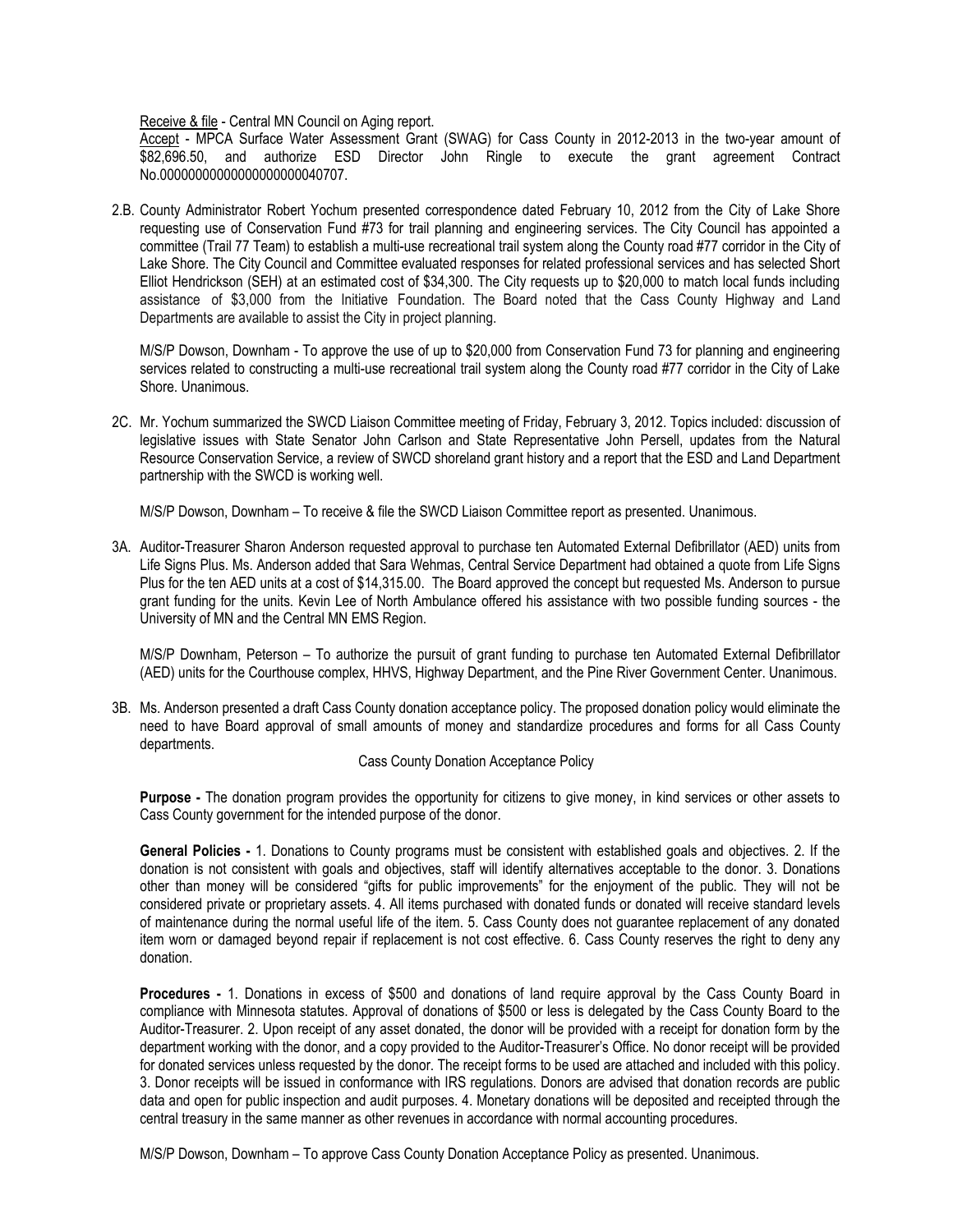Commissioner Gaalswyk arrived at the meeting at 9:25 A.M.

3C. Auditor-Treasurer Anderson requested Board approval to apply for the MN Secretary of State 2012 election HAVA operating grant in the amount of \$11,400.00 to offset election equipment operating costs.

Commissioner Downham offered Resolution No. 10-12 and moved its adoption; Commissioner Dowson seconded:

BE IT RESOLVED that the Cass County Board of Commissioners hereby approves submission for the 2012 HAVA Operating Grant in the amount of \$11,400.00 with the State of Minnesota Office of the Secretary of State as defined in Laws 2012, Chapter 379, Section 3, subd.5, and authorizes signatures of the Chairman, Auditor-Treasurer or Administrator, to execute the Agreement.

Resolution No.10-12 was adopted by majority vote: Ayes: Downham, Dowson, Gaalswyk, Peterson. Absent: Kangas. Nays: None.

3D. Ms. Anderson reported that the annual mailing of tax statements will be coming soon and several topics have been offered as potential for a one-page two-sided insert. Subjects could include: Cass County Board Redistricting Plan, related reminders regarding election dates, voter registration and absentee ballot procedures, Take It to The Box program, Cass County prescription drug discount program, and the Nixle – Emergency Notification System. The Board suggested other current issues such as impaired waters, and conservation easements be included as well.

M/S/P Dowson, Downham – To approve the concept of a 2012 property tax statement insert, and request that a draft be available at the Commissioners regular Board Meeting of Tuesday, March 6, 2012. Unanimous.

3E. Ms. Anderson presented County Recorder Katie Norby's request to approve a Software Support Agreement with the MN Counties Information Systems to purchase new tract indexing software to be paid from the Recorder's Technology Fund. Eleven of the fourteen Counties within the MCIS Recorder User Group are moving form the present vendor (Fidlar) to Computer Software Associates (CSA).

M/S/P Dowson, Gaalswyk – To approve a Software Support Agreement with the MN Counties Information Systems to purchase new tract indexing software from Computer Software Associates (paid from the Recorder's Technology Fund) and authorize County Recorder Katie Norby to execute the same. Unanimous.

- 4A. County Agency Social Worker Charlene Kronstedt discussed Cass County's Community Child Protection Team consisting of a mental health professional, staff from the Cass County Sheriff's Office, area school personnel, public health staff, tribal representation, Cass County medical consultant, Cass County Attorney, the Department of Corrections and the Family Centers. The mission of this multidisciplinary team is working to equip families with skills and resources to build healthy and stable environments in order to keep children safe at home. Ms. Kronstedt reported that the twenty member team accomplishes their mission through professional education, resource development, case consultation, and meet the statutory responsibility of a mortality review board. The Board thanked Ms. Kronstedt for the update. No action was necessary.
- 4B. Support Services Supervisor Kim Minton presented an update on the Senior Transportation Program. The program utilizes approximately 30 volunteer drivers that provide service to Cass County seniors with no other transportation alternatives. Ms. Minton reported that the program continues to be under budget despite the six month trial of reimbursing volunteer drivers for "no-load miles" that Medical Assistance isn't currently paying. The 2011 annual Senior Transportation Program budget was \$84,000 and \$68,000 was spent. No action necessary.
- 4C. Veterans Services Benefit Specialist Daniel McMahon requested Board approval to support a new 90 bed veterans home proposed to be located in Bemidji, MN. Mr. McMahon presented Resolution No. 11-12.

Commissioner Peterson offered Resolution No. 11-12 and moved its adoption; Commissioner Gaalswyk seconded:

## Resolution Support for Veterans Home in Bemidji

WHEREAS, North West and Central Minnesota has no Veterans home within close driving distance for families to visit their loved ones, and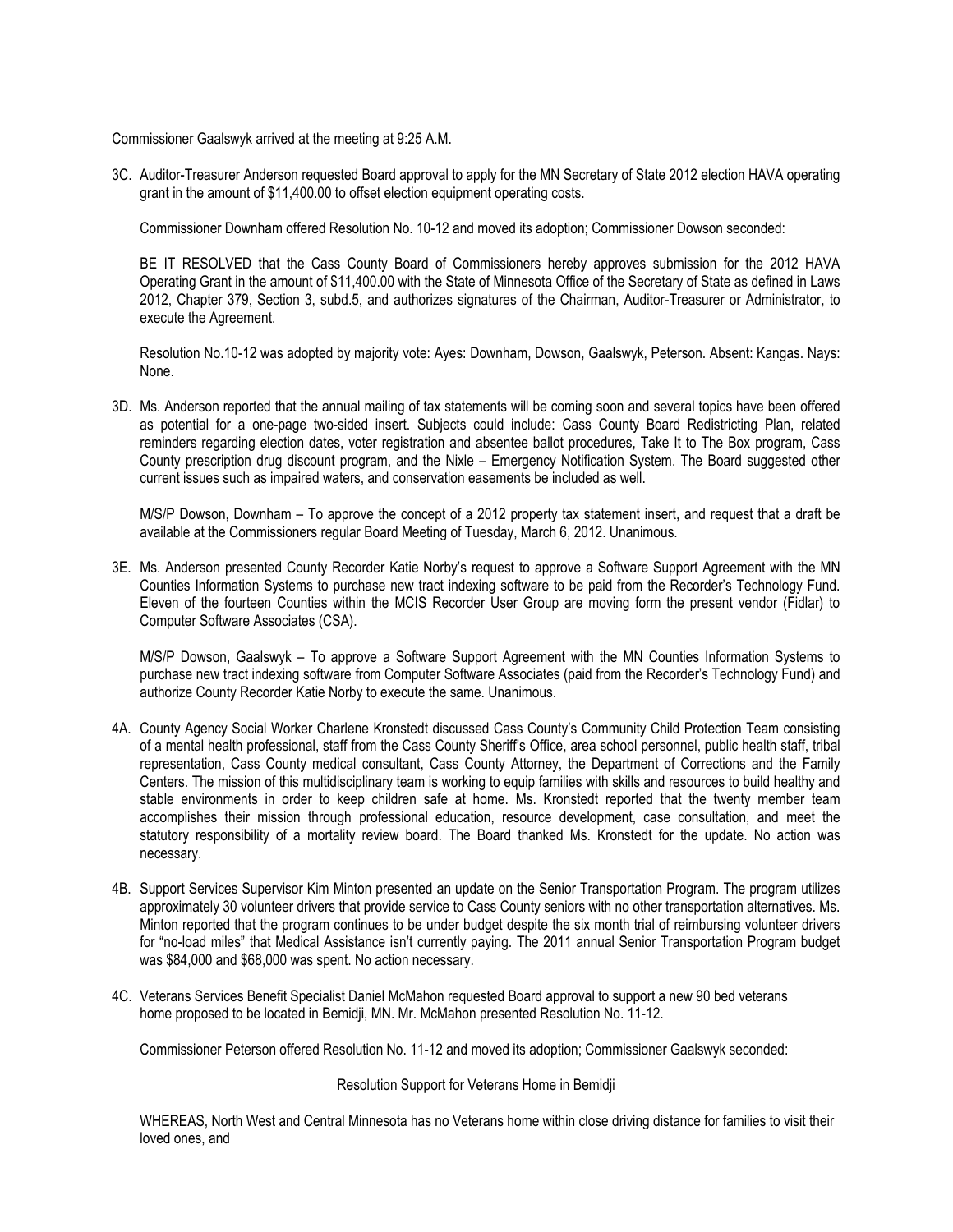WHEREAS, if you draw a line from Fergus Falls and Silver Bay Veterans home there is no Veterans Home above that line, and

WHEREAS, There are at least 34,000 Veterans who have no Veterans home within driving distance in this region, and WHEREAS, Bemidji has 15 acres of land donated by Sanford Hospital close to the hospital and are prepared to suggest that an analysis for the Veterans Home be conducted to share services that may create additional economic efficiencies such as a shared mechanical system, laundry services, dietary services, etc., with their existing services, and

WHEREAS, Bemidji has a completed drawing by an architecture firm for a 90 bed Veterans home, which given the 15 areas donated to use for a Veterans home another 90 beds could be added in the future.

THEREFORE BE IT RESOLIVED: That the Cass County Board of Commissioners supports a Veterans home in Bemidji Minnesota.

Resolution No.11-12 was adopted by majority vote: Ayes: Downham, Dowson, Gaalswyk, Peterson. Absent: Kangas. Nays: None.

- 5A. Region Five Development Commission Executive Director Cheryal Lee Hills presented an update of Region Five financial information, iob creation statistics, and invited participation in the Resilient Region Full Consortium meeting on Tuesday, May 8, 2012 beginning at 4:00 p.m. at The Lodge, Baxter, MN. Region Five Development Commission Business & Loan Developer Joe Schulte Mr. Schulte updated the Board on the septic (ISTS) & water well (HWWP) programs sponsored by Region Five Development Commission. No action necessary.
- 5B. Ms. Hills presented Resolution No. 12-12 and recommended approval.

Commissioner Gaalswyk offered Resolution No. 12-12 and moved its adoption; Commissioner Downham seconded:

RESOLUTION TO CONSOLIDATED REGION FIVE RLF'S #06390216801 and #06390216802 INTO ONE ACCOUNT

WHEREAS, Cass County can access Economic Development Administration (EDA), Revolving Loan Funds (RLF) administered by the Region Five Development Commission, and

WHEREAS, both of the EDA RLF's provide financial assistance to eligible business entrepreneurs in Cass County, and WHEREAS, RLF # 02 previously excluded Crow Wing County because they were not distressed, and

WHEREAS, the Region Five Development Commission has been designated by the EDA and serves as the Designated Economic Development District for the counties of Cass, Crow Wing, Morrison, Todd and Wadena, currently all five counties are classified as distressed by EDA standards, and

WHEREAS, Region Five, to simplify the accounting and reporting process, seeks to consolidate the two RLF's into one, and WHEREAS, there are lending guidelines in place for eligible businesses and they will not change.

THEREFORE BE IT RESOLVED, that Cass County approves the consolidation of the two EDA Revolving Loan Funds by resolution and supports a resolution to combine the available funding, and

FURTHER BE IT RESOLVED, that there will be no additional cost to Crow Wing County to participate in both loan fund RLF's.

Resolution No.12-12 was adopted by majority vote: Ayes: Downham, Dowson, Gaalswyk, Peterson. Absent: Kangas. Nays: None.

6A. Kevin Lee and Gary Pearson of North Memorial Ambulance presented the fourth quarter 2011 and year end report for the Longville Ambulance Subordinate Service District (LASSD): Transported or billed 219 patients vs. the budgeted amount of 240; Total revenues were \$30,614 under budget due to decreased volumes; Revenue deductions were 60.4% vs. the budgeted amount of 59.9%; Expenses were \$9,581 under budget; Expenses were \$55,036 below 2010 for the same time period, and the net margin was 16.8%. Mr. Lee noted that significant capital expenditures will occur in 2012 by North Memorial including automatic vehicle locators, electronic medical records, and Lifepack 15 monitors. Mr. Lee also commented that North Memorial Ambulance greatly appreciates the ARMER Radio equipment that Cass County purchased for the Longville and Pine River operations. Mr. Pearson reported that North Memorial Ambulance recently renewed its accreditation by the Commission on Accreditation of Ambulance Services (CAAS) - one of few EMS agencies in the upper Midwest with that distinction. CAAS accreditation is a voluntary quality assessment by independent health care professionals. The Board thanked Mr. Lee and Mr. Pearson for the update.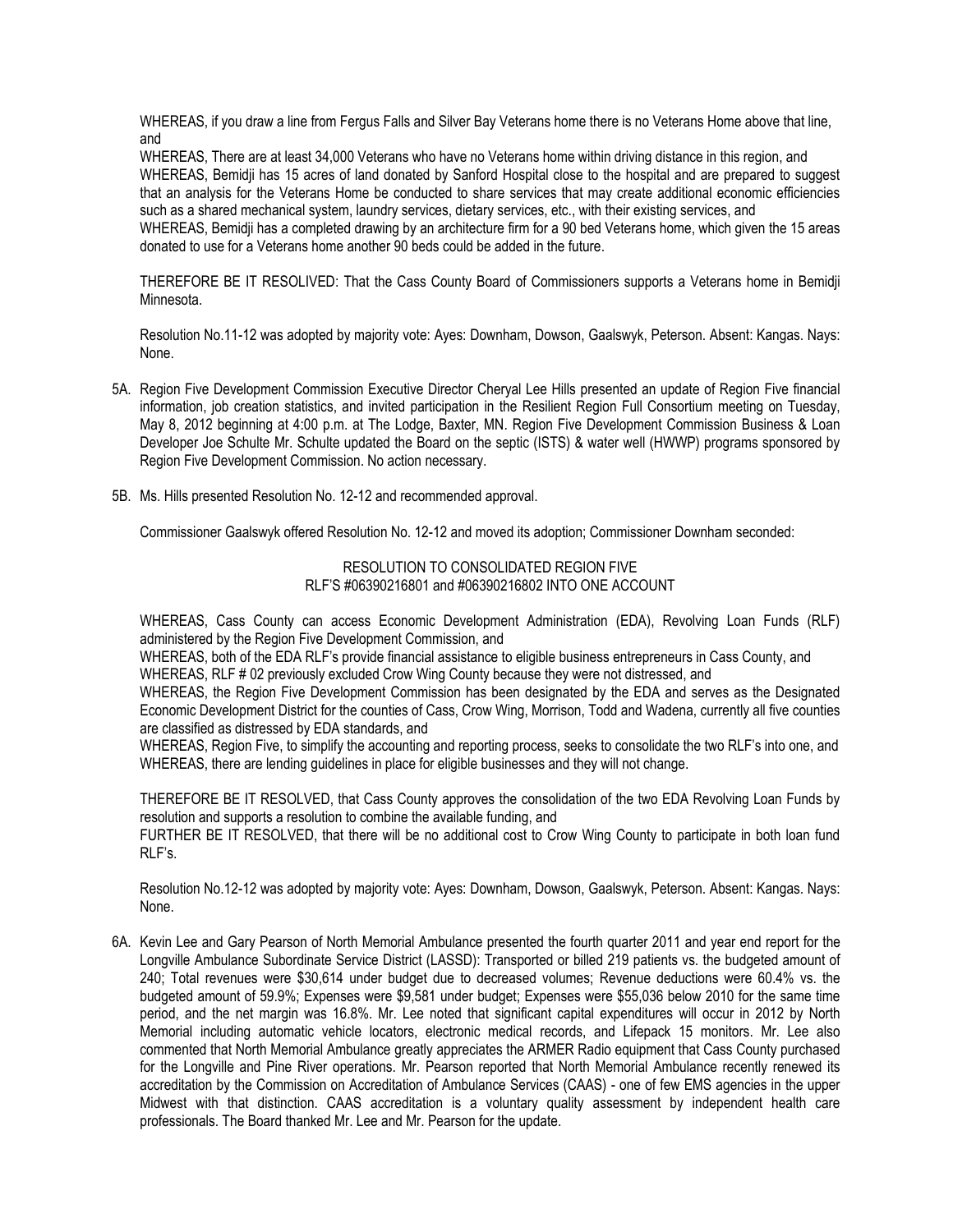6B. Mr. Lee reported that the North Memorial ambulance service contract, the Joint Powers building lease, and the City of Longville land lease each automatically renewed for a two year period on 01/01/12. These are the first automatic renewals following the initial 5 year contracts (any of the parties can terminate upon 180 day notice to the other). The Board complimented Mr. Lee and Mr. Pearson on the service to date.

M/S/P Dowson, Peterson – To receive and file notice of the two year term extension of the North Memorial ambulance service contract, the Joint Powers building lease, and the City of Longville land lease through 12/31/13. Unanimous.

- 7A. Leech Lake Area Watershed Foundation Executive Director Paula West discussed the history of the donated conservation easement program in Cass County. Ms. West reported that to date six easements have protected 11,450 feet of shoreland and 557 acres. The 2010-2013 LCCMR grant to Cass County and the 2011-2014 Legacy Fund grant to Aitkin, Cass, and Crow Wing Counties will provide technical assistance and underwrite some closing costs. Ms. West estimated that by the year 2014 ten miles of Cass County shoreland will be protected by donated conservation easements. No action necessary.
- 8A. ESD Director John Ringle presented a proposed perpetual conservation easement agreement designed to protect water resources of Cass County. The Kathryn Whitney Family has offered a donated conservation easement to Cass County to protect 5.8 acres and 206 feet of shoreline on Lake Washburn in Crooked Lake Township.

M/S/P Downham, Gaalswyk - To authorize acceptance of a donated conservation easement by Kathryn Whitney to protect 5.8 acres and 206 feet of shoreline on Lake Washburn in Crooked Lake Township. Unanimous.

8B. Mr. Ringle requested Board approval to contract with Leech Lake Area Watershed Foundation (LLAWF) for the FY 2011 Lessard-Sams Outdoor Heritage Council funded donated easement project. The three year LSOHC work plan specifies that Cass County ESD will work with the LLAWF to obtain donated easement on up to 22 Cass County riparian properties that will preserve conservation value. Cass County would be compensated up to \$12,000 for related services to the LLAWF.

M/S/P Downham, Peterson – To approve the subcontract with the Leech Lake Area Watershed Foundation to provide assistance to the FY 2011 Lessard-Sams Outdoor Heritage Council funded donated easement project in the amount of \$12,000.00, and authorize the ESD Director to execute the same. Unanimous.

- 8C. Mr. Ringle presented the 2012 impaired water list published by the MN Department of Health. New this year to the list is eleven lakes in Cass County: Bid Sand, Crooked, Lawrence, Lower Trelipe, Portage, Sugar, Vermillion, Wabedo (Northeast Bay and Southeast Bay), Webb, Broadwater Bay and Woman (Main Lake). The Cass County lakes were added to the impairment waters list as "aquatic consumption" - based upon the mercury levels above the recommended levels by the MN Department of Health. No action necessary.
- 8D. Director Ringle reported that State Board of Water and Soil Resources (BWSR) is partnering with Ducks Unlimited, and the DNR on an Outdoor Heritage Fund Project to protect shoreline habitat on wild rice lakes. The Cass County lakes that are eligible for the project are Brockway, Farnham, Laura, Lizotte, Lower Hand, Rice (east of Pequot Lakes) and Rice (near Pillager). Landowners will be eligible for a State subsidy if they choose to provide conservation easements. No action by the County is required.
- 8E. Mr. Ringle updated the Board on the Planning Commission progress in reviewing amendments to the Cass County Land Use Ordinance. Director Ringle invited the County Board to attend a work session with Planning Commission on Monday, March 12, 2012, Land Department Meeting Room, Backus, MN following the regular Planning Commission meeting.

M/S/P Gaalswyk, Dowson – To establish a work session with the Planning Commission on Monday, March 12, 2012 (time to be determined) at the Cass County Land Department Meeting Room, Backus, MN. Unanimous.

9A. Land Commissioner Josh Stevenson discussed a request by the Deep Portage Foundation and the Cass County Chapter of the Izaak Walton League of America regarding designation of portions of the Deep Portage Reserve as an "Areas with Limitations". An Area with Limitations is public land where motorized vehicle operation is limited to specific trails and forest access roads, and the "bid game exception" for motorized vehicles during hunting seasons would also not apply. Mr. Stevenson added that the Townships of Birch Lake, Ponto, Powers and Woodrow have passed resolutions in support of the designation of a portion of the State deeded County administered land, and that DNR also approved the plan. Mr. Stevenson suggested that the County Board hold a public hearing on the plan. Jack Fitzgerald and Jerry Fitzgerald Deep Portage Trustees and honorary members of the Cass County Ikes commented in favor of setting the hearing and moving forward to designate portions of the Deep Portage Reserve as an Area with Limitations.